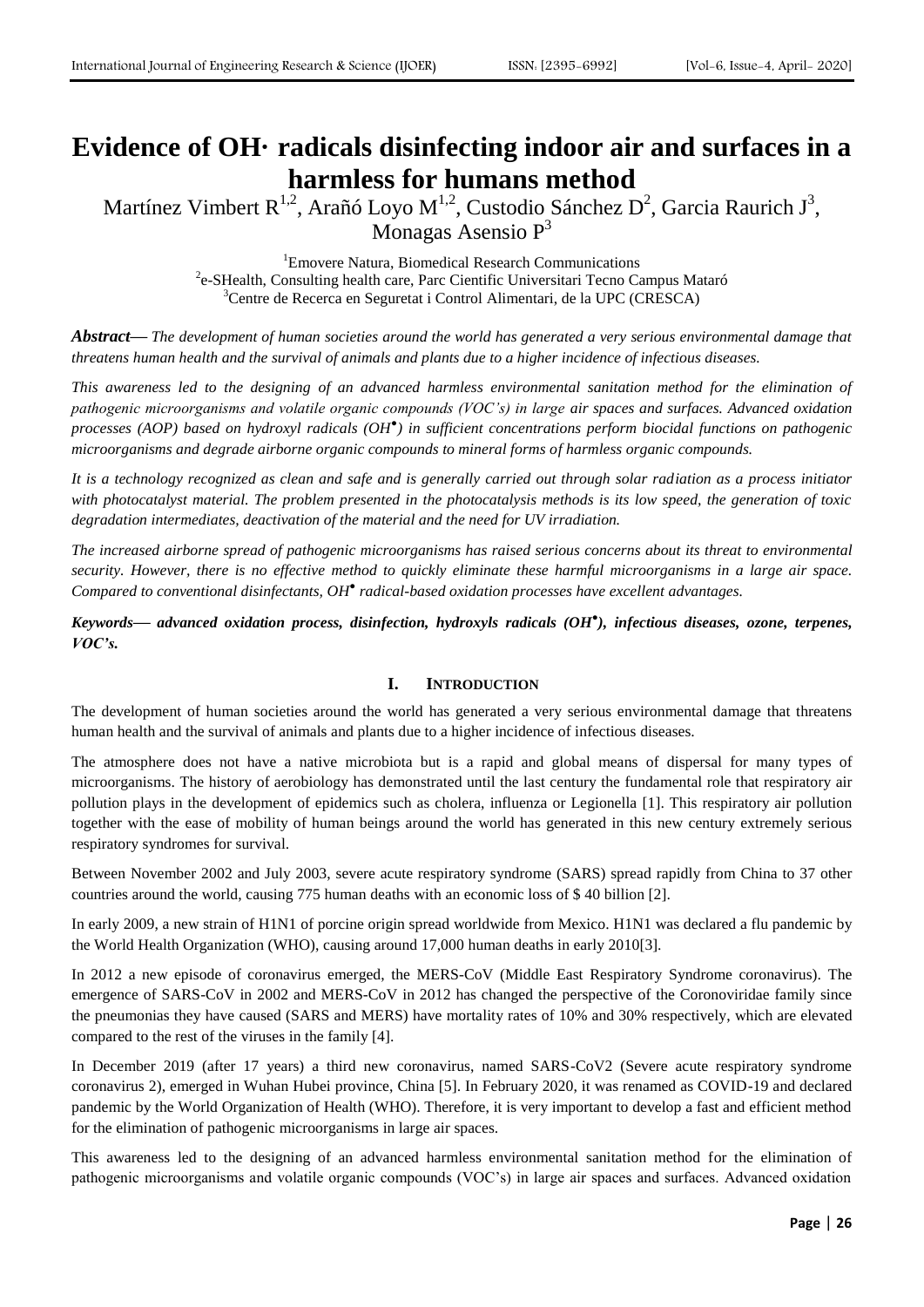processes (AOP) based on hydroxyl radicals (OH<sup>®</sup>) in sufficient concentrations perform biocidal functions on pathogenic microorganisms and degrade airborne organic compounds to mineral forms of harmless organic compounds [6].

The results of different studies show that OH<sup>®</sup> radicals rapidly destroy different microorganisms with a concentration of 0.8 mg/L and a spray density of 21  $\mu L/m^2$  in 4 seconds [7]. Vital and essential cellular morphological changes in pathogenic microorganisms are also observed under a microscope when exposed to a fatal dose of OH<sup>®</sup> radicals.

It is a technology recognized as clean and safe and is generally carried out through solar radiation as a process initiator with photocatalyst material. The problem presented in the photocatalysis methods is its low speed, the generation of toxic degradation intermediates, deactivation of the material and the need for UV irradiation.

The increased airborne spread of pathogenic microorganisms has raised serious concerns about its threat to environmental security. However, there is no effective method to quickly eliminate these harmful microorganisms in a large airspace. Compared to conventional disinfectants, OH<sup>®</sup> radical-based oxidation processes have excellent advantages.

Currently, chlorine, alkali, and alkali-alcohol-amine are the three main types of chemical disinfectants that are widely used to eliminate microbial contamination, but they have some drawbacks. A chemical disinfectant can only selectively kill one or similar types of pathogenic microorganisms; its processing time is long, in a range of 0.5 - 1 hour due to the low chemical reaction rate and a very high lethal dosage value, which could reach  $9\%$  (v / v);the remaining chlorine intermediates imply severe secondary contamination. Finally, its lethal processing is limited to the surface of the objects, making it impossible to apply in large air spaces [8,9].

Compared to previous chemical disinfectants, advanced OH<sup>•</sup> radical-based oxidation technology has several advantages: 1) Absence of selectivity, they can kill any pathogenic microorganism in low lethal doses due to its strong oxidative character, with an oxidation potential of 2.8 V, slightly less than fluorines (3.03 V). 2) The processing time of OH<sup>•</sup> radicalsis very short, several seconds, because the chemical reaction rate of OH<sup>•</sup> radicals is greater than  $10^9$  L mol<sup>-1</sup>second<sup>-1</sup>, which is  $10^7$  times greater than other oxidants' such as  $O_3$ , H<sub>2</sub>O<sub>2</sub>, Cl<sub>2</sub>, etc. 3) As a green oxidant, OH<sup>•</sup> radicals decompose into H<sub>2</sub>O and O<sub>2</sub> without any residual oxidants after their biochemical reactions [10,11].

### **II. MATERIALS AND METHODS**

## **2.1 Formation of OH● radicals**

Oxygen is an essential molecule for life, but due to its high reactivity it also becomes a toxic element that gives rise to the socalled *oxygen paradox*. Oxygen is basically an oxidizing molecule. The following concentration of pollutants is generally found in "clean" outdoor air (without sources of pollution): carbon dioxide, 320 ppm; ozone, 0.02 ppm, carbon monoxide, 0.12 ppm, nitric oxide, 0.003 ppm, and nitrogen dioxide, 0.001 ppm. However, these values increase significantly in urban air [12].

The OH● radical is the most important natural oxidant in tropospheric chemistry, often called the "detergent" in the atmosphere since it reacts with many pollutants, initiating the process of cleaning them up. It also plays an important role in the elimination of greenhouse gases such as carbon dioxide, methane or ozone. Using Advanced Oxidation Processes (AOP) is attractive, among other reasons, because the contaminant is destroyed, not concentrated or transferred to the environment, a total or almost total mineralization of organic pollutants is achieved. Therefore they can be applied in the destruction of the vast majority of organic compounds, especially in non-biodegradable compounds such as organochlorines, PCBs, PAHs, etc. It is a clean and safe technology and in some processes, solar radiation can be used as the initiator.

The main problem for rapidly eliminating pathogenic microorganisms in large air spaces is how to produce the OH<sup>•</sup> radicals with high concentration and large production. Currently, the main methods are Fenton catalysis, photocatalysis and ozone as well as their collaborative effects [13-17]. However, these technologies have some serious disadvantages: 1) The  $OH<sup>•</sup>$ radicals rate of production is low and they are obtained at low concentration, so that the whole biochemical reaction time is long, in the range of 15 - 360 min. 2) The above-mentioned technologies are only applied to small scale experiments or applications. 3) A large number of chemical reagents such as  $H_2O_2$ , TiO<sub>2</sub> or Fe<sup>2</sup>+, are necessary in the process of OH<sup>•</sup> production, resulting in high cost and a safety problem. 4) In order to increase the OH<sup>•</sup> radicals production, several kinds of technologies are collaborated together resulting in large-volume accessory equipment such as the bubble tower or rotating packed bed.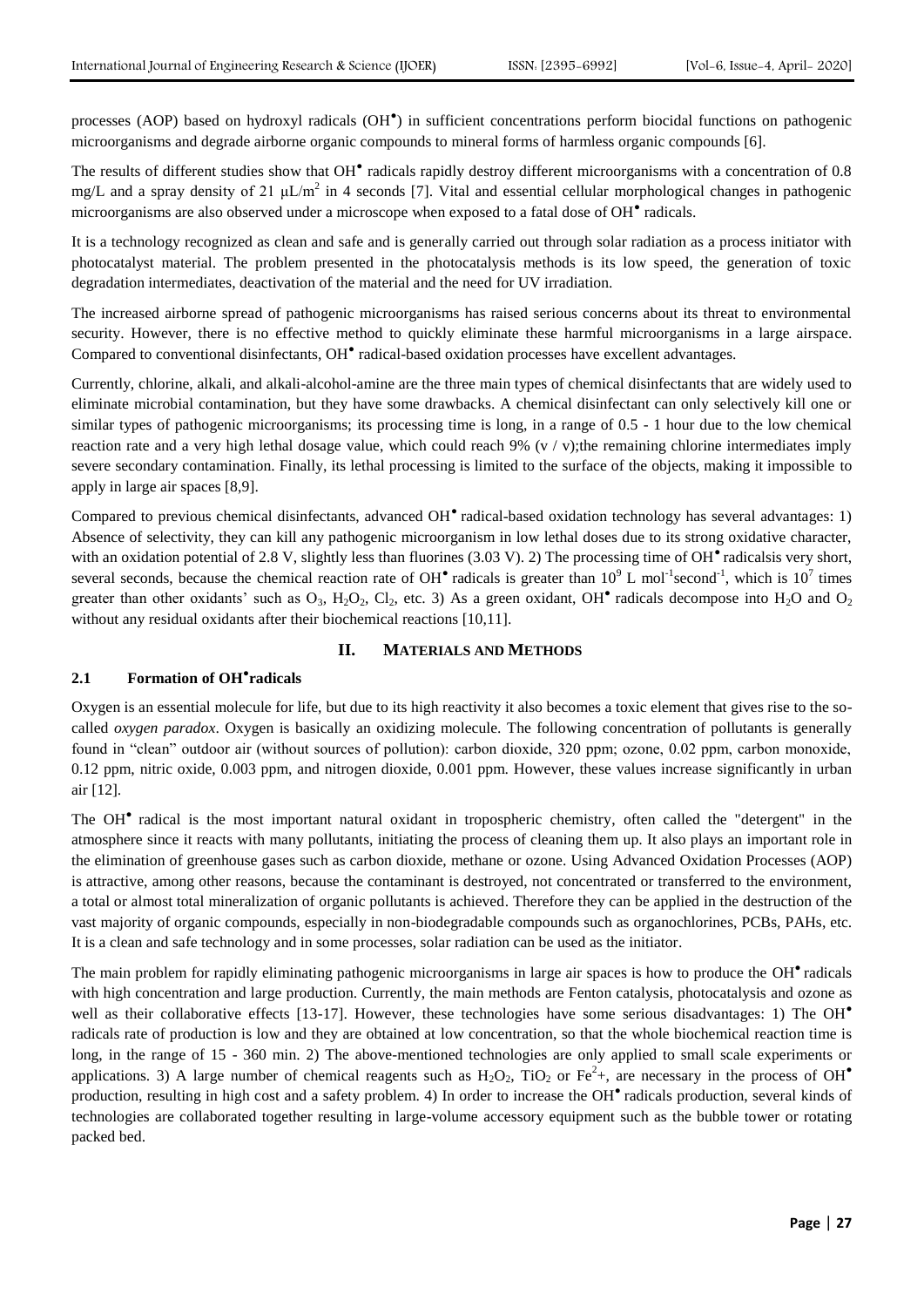In previous studies, the production of a large number of  $OH^{\bullet}$  radicals has been reported by ionization and dissociation of  $O_2$ in air and H2O in the gaseous state, using a physical method of strong electric field discharge. In this way, OH● radicals have been successfully used in the treatment of ship's ballast water and red-tide in the ocean [18,19].

Titanium oxide is the current reference as a photocatalyst material given its high activity, relative stability, low cost and low toxicity. However, there are problems to be solved such as the low rate of photocatalysis, generation of toxic degradation intermediates, deactivation of the material and the need for UV irradiation as its band gap is not coupled with sunlight [20].

#### **2.2 Development of a new advanced oxidation process for the decontamination of air and surfaces.**

Given the described scenario, a challenge for safe and effective technological development is generated in the decontamination of air and surfaces. The technological objective is based on the milestone of achieving a method capable of producing OH<sup>•</sup> radicals in sufficient quantities by means of an innovative system that ensures their efficacy and safety for human beings. The Wadu02® system is a device by which are active oxygen species (ROS) such as hydrogen peroxide  $(H<sub>2</sub>O<sub>2</sub>)$  or a terpene such as d-limonene, evaporates and reacts with an internal ozone emission below a concentration of 0.050 ppm (0.1 mg /  $m<sup>3</sup>$ ). This ozone exposure limit, established in the regulations issued by the WHO in the environmental limit values (VLA) of the year 2000 for the general public in exposures of up to 8 hours [21], is taken as an international benchmark of safety in ozone emission to obtain a constant and non-damaging production of OH<sup>•</sup> radicals.

Wadu02®'s ozone emissions were evaluated through testing of household electrostatic air cleaners in an external laboratory [22] under the Electrostatic air cleaners standard, SUN - UL 867 and tested with a Teledyne ozone calibrator and monitor, at temperature and humidity controlled by Vaisala transducer and flow meter. The ozone emission of the Wadu02® device was certified in active mode and night mode in parameters less than 0.020ppm (0.012 - 0.015 ppm without filters and 0.015 -0.016 ppm with filters respectively). Results were lower than all international standards regarding safety in prolonged exposures to ozone.

The production of OH $^{\bullet}$  radicals through the oxidation of  $H_2O_2$  was evaluated under controlled conditions according to the oxidative functionality of the Wadu02® device and compared to liquid hydrogen peroxides in the purity ranges of 0.25% to 0.75%, aided by the colorimetric reaction performed on a potassium iodide test strip. The results indicate that the average oxidative capacity of  $H_2O_2$  at 0.5% purity is equivalent to the oxidative capacity offered by the Wadu02® model devices, with a maximum production of 0.9 mg/m<sup>3</sup> (0.64 ppm), which is approximately 64.2% of the current workplace exposure limit (WEL) adjusted to 1.4 mg / m3 (1ppm)[23,24].

The threshold concentration for the acute irritant effects of hydrogen peroxide gas in the respiratory tract is 10 mg/m<sup>3</sup> (equivalent to 7 ppm) in humans, while the corresponding values for the skin are  $20mg/m<sup>3</sup>$ . Regarding its prolonged exposure, hydrogen peroxide has not been found to cause teratogenic or carcinogenic effects in humans. Mutagenic or chromosomal effects have also not been observed.

It was also verified as an alternative to the high natural reactivity of hydrogen peroxide, the substitution of the cartridge load with aromatic essences extracted from flowers and plants due to the biocidal role that terpenes have for their antiviral and antibacterial properties. The process of advanced oxidation was analyzed under the same conditions of low ozone emission (less than 0.02ppm) with the Wadu02® model, to compare the proven efficacy of hydrogen peroxide.

Limonene is one of the most abundant monoterpenes in nature present in essential oils extracted from the peel of citrus fruits, including the essential oils of orange and tangerine. This monoterpene is susceptible to oxidation to generate compounds with higher added value [25].

Terpenes are hydrocarbons present in essential oils that consist of more than one unit of isoprene with five carbons. Monoterpenes, most terpenes, along with sesquiterpenes and diterpenes, comprise the majority of essential oils. Due to the low molecular weight and high volatility of monoterpenes and sesquiterpenes, the use of essential oils in indoor environments can increase the levels of volatile organic compounds (VOCs) [26].

Terpenes contain one or more C=C double bonds, which interact easily with strong oxidants such as ozone, hydroxyl radicals [27-29] and nitrate radicals. Ozone is a common indoor pollutant, the general levels of which are distributed approximately 20 to 40 ppb [30,31]. The use of office machines, such as copy machines, printers and fax machines, also elevates indoor ozone concentrations [32]. The VOCs emitted through the evaporation of indoor terpene-based products may interact with ozone and generate secondary air pollutants, mostly formaldehyde and suspended particulates [33-37]. Secondary organic aerosols generated by the interaction of terpenes and ozone consist of fine and ultrafine particles [38-40]. Consequently, prior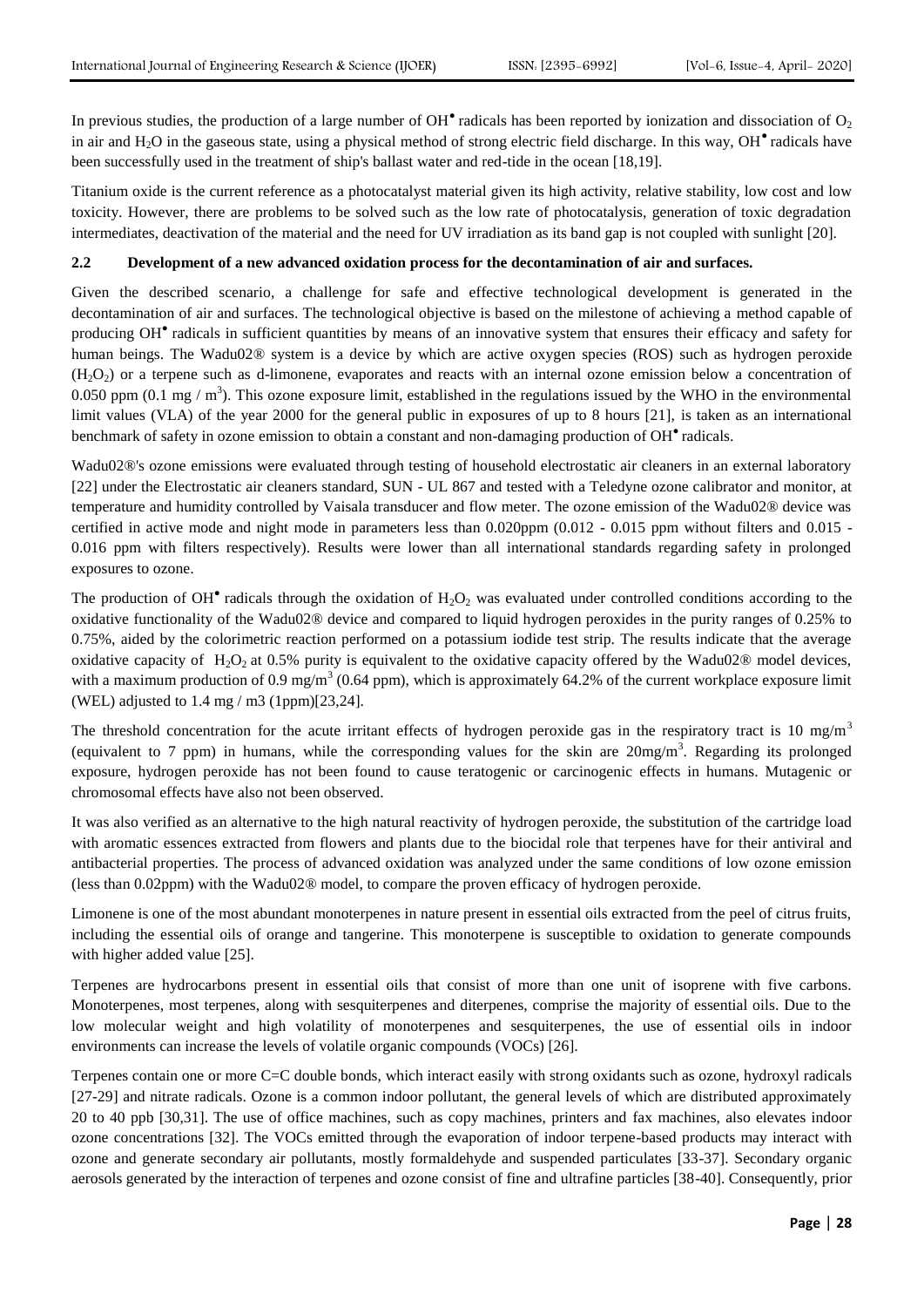evaluations of total limonene consumption were performed on the Wadu02® device to obtain controlled and safe evaporation.

The total consumption of d-limonene in the Wadu02<sup>®</sup> products was determined to be of the order of 0.4  $g/24$  h. According to the functionality of this device and the average evaporation of the measurements recorded in the laboratory, Wadu02® products emit a cloud containing d-limonene with a concentration of approximately 1.84 ppm, which in a room of  $60m<sup>2</sup>$  $(180m<sup>3</sup>)$  can give rise to a maximum concentration with a value less than 2ppb. This concentration is significantly lower than the Swedish and German OEL levels [41] (occupational exposure limits) which are 27ppm and 10ppm, respectively.

### **2.3 Toxicology**

For the evaluation and analysis of the amounts of formaldehyde, which can be generated directly from the reaction of ozone with the structural units of C=C bonds, reports indicating that the proportions of formaldehyde formed by this mechanism during ozone-initiated reactions with terpenes represent only a small percentage of reactions to ozone were evaluated [33,34].

The main mechanism that forms formaldehyde is initiated by the reaction of ozone with the functional group  $C = C$  to generate ozonide. Subsequently, the ozonide decomposes into a carbonyl and an energy-rich (bi-radical) Criegee intermediate. Both products participate in various additional oxidation reactions to form highly reactive species such as hydroxyl radicals and stable products. These stable products can be ketones and carboxylic acids if the process has taken place in an oxidizing medium, or aldehydes and ketones if the process has taken place in a reducing medium.

The formation of stable carbonyls with low molecular weights, including formaldehyde, acetaldehyde, acetone and propionaldehyde, were observed during the gas-phase reactions of ozone with terpenes [31,33,36]. Reactive hydroxyl radicals generated from ozone reactions with terpenes played a vital role in forming indoor formaldehyde.

Several studies have indicated that indoor OH<sup>•</sup> radicals concentrations generated by ozone reactions with unsaturated compounds were higher than those outdoors at midday or night [42-44]. OH<sup>•</sup> radicals were responsible for 56~70% of indoor formaldehyde in reactions between ozone and 23 VOCs and ozone and terpenes [45]. Therefore, a new security objective is the evaluation of the reactions of OH<sup>•</sup> radicals by means of terpenes and the possible contribution to obtain high levels of formaldehyde indoors and potential effects on indoor air quality [46].

#### **2.4 Security test**

Once verified that the total consumption of limonene and hydrogen peroxide does not exceed limits considered teratogenic and carcinogenic in humans and that the emission of ozone is less than what is established in international regulations, the effectiveness in reducing formaldehydes was evaluated. The advanced oxidation of limonene with Wadu02® was assessed using the SPS-KACA002-132: 2016 test method under controlled temperature and humidity conditions (21  $\pm$  1) °C (45  $\pm$  5)% RH with d-limonene in the cartridge and with d- limonene in a gel [47]. The results indicate that the reduction of formaldehyde in ozonolysis reactions with emissions less than 0.020 ppm and with low emission concentrations of dlimonene with an evaporation of 0.4 g / 24 h equivalent to 1.84 ppm is significant and reaches values of 19% with gel and 41% with liquid limonene cartridge.

These results show that despite the high reactivity of d-limonene with ozone for the formation of formaldehyde, the controlled emission of ozone below 0.02ppm and the evaporation of limonene below 2ppb in a space of  $60m^2$  is a safe and harmless reaction.

To validate this hypothesis, a series of experimental tests were carried out to determine the reduction of particles and air pollutants emitted by the burning of an incense stick during a 2-hour exposure to a Wadu02® air purifier, using loaded cartridges with d-limonene and  $H_2O_2$  in a 225.72 m3 (6.6 X 6 X 5.7) volume-controlled chamber [48].

Five air quality measurements were performed under different conditions. The first lecture was determined by the initial air quality in the room, without any exposition to incense or air purifiers. The second lecture was taken after 2 hours, since half of an incense stick was burned. The third lecture was determined after the initial air quality was reached and half of an incense stick was burned, with the presence of hydrogen peroxide cartridge air purifier for two hours. The fourth lecture was taken by the same conditions as the third one but, in this case, with a D-limonene cartridge air purifier. Finally, the fifth lecture was determined by the same conditions as third and fourth measurements but, this time, with the presence of both air purifiers (D-limonene and hydrogen peroxide cartridges).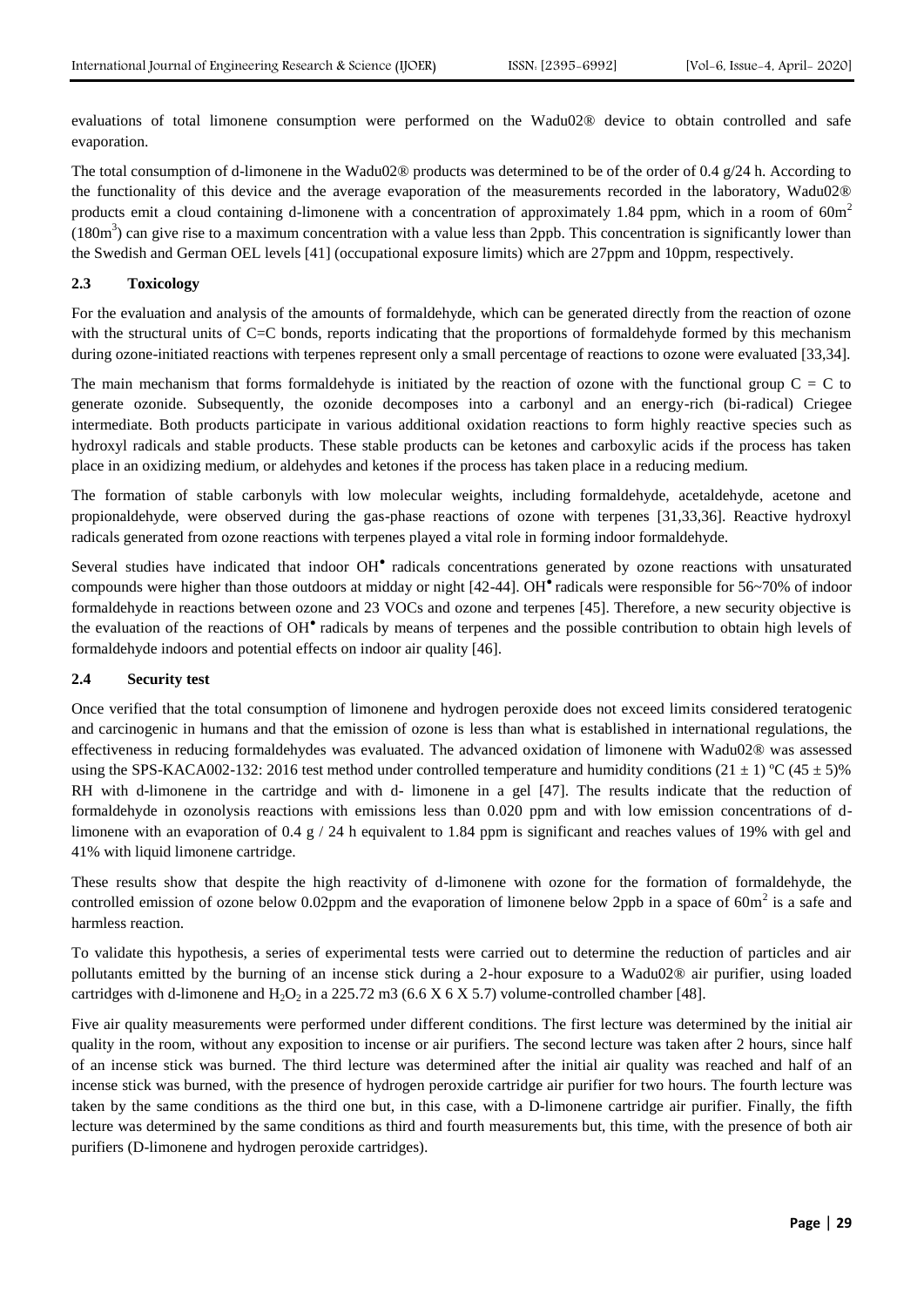

## **FIGURE 1. Air quality values before and after contaminating the room with the combustion of an incense stick. Comparison of the safety and efficacy of Wellis in the elimination of VOCs and formaldehyde with hydrogen peroxide and limonene.**

The study shows that under these conditions, burning an incense stick generates poor air quality an average of 30 minutes after the start of combustion with a tendency to regularize after one hour and to return to the initial conditions after two hours, as the particles emitted dispersed in the air space of the room. However, formaldehyde and VOC's readings are higher than the control reading, reflecting the risk of prolonged exposure.

The results in the presence of Wadu02® purifiers regardless of the cartridge content (d-limonene or  $H_2O_2$ ) maintain the initial air quality from the first half-hour of exposure, significantly reducing the values of particle matters, formaldehyde and VOCs. The efficacy in terms of the reduction of formaldehyde and VOCs, according to the use of d-limonene or  $H_2O_2$  to carry out the emission of OH $^{\bullet}$  radicals, is not significant although  $H_2O_2$  presents more efficient values.

This allows us to determine that the operation of the Wadu02® air purifier, based on the emission of ozone in low concentrations ( $\lt 20$  ppb) and the evaporation of standardized amounts of d-limonene or H<sub>2</sub>O<sub>2</sub> from the cartridge (as a result of the execution of the advanced oxidation process) is safe, harmless and effective in reducing suspended particles, VOCs and formaldehyde.

### **2.5 Application of OH● radicals as a broad spectrum biocide**

Free radicals and ions cause irreversible alterations in macromolecules (proteins, membranes and DNA) as a consequence of the movement of electrons, resulting in a morbid effect. Reactive Oxygen and Nitrogen Species (RONS) are the most unstable and reactive, meaning these are the first ones to react with others. Within this group, the OH<sup>•</sup> radicals are the species with a more ephemeral half-life due to its high reactivity, and therefore the most dangerous [49].

The efficacy of the concentration of OH<sup>•</sup> radicals in the elimination of pathogenic microorganisms was studied. Under conditions of spray density of  $21 \mu L/cm^2$  and at processing times of 4 seconds, a dramatic decrease in surviving cells has been reported for *S. Marcescens* at concentrations just above 0.15mg/L and almost entirely in concentrations of 0.41mg/L. In *B. subtilis*, the levels were practically undetectable at concentrations of 0.5 mg/L, whereas in *bacillus* spores the reduction was significant at levels of 0.3mg/L and practically entirely at maximum concentrations of 0.8mg/L [50].

The biocidal function of OH<sup>•</sup> radicals is based on the advanced oxidation process, a cellular stress mechanism initiated by the "respiratory explosion" (similar to the mitocondrial) and heightened through a cascade of reactions by the release of reactive oxygen species [51-52], such as the hydrogen peroxide, which can pass through biological membranes, and the hypochlorite ion, which modifies and degrades all biological molecules.

The main effects of these reactive forms occur on membranes, lipids and sulfhydryl bonds of DNA's proteins and nucleotides [53], producing:

- Lipid peroxidation, the resulting peroxides of which initiate a catalytic chain reaction leading to further loss of unsaturated fatty acids and extensive membrane damage.
- Production of cross links between proteins, through the formation of disulfide bonds.
- Mutations in the genetic material of the pathogenic microorganism.

During the cellular oxidation process, unsaturated chains are easily attacked by OH<sup>•</sup> radicals. The peroxidation of the fatty acids in the membranes generates peroxyl radicals (ROO<sup>\*</sup>), decreasing their functionality. These radicals have a lower reactivity than the OH<sup>•</sup> radicals and, therefore, their half-life is somewhat longer.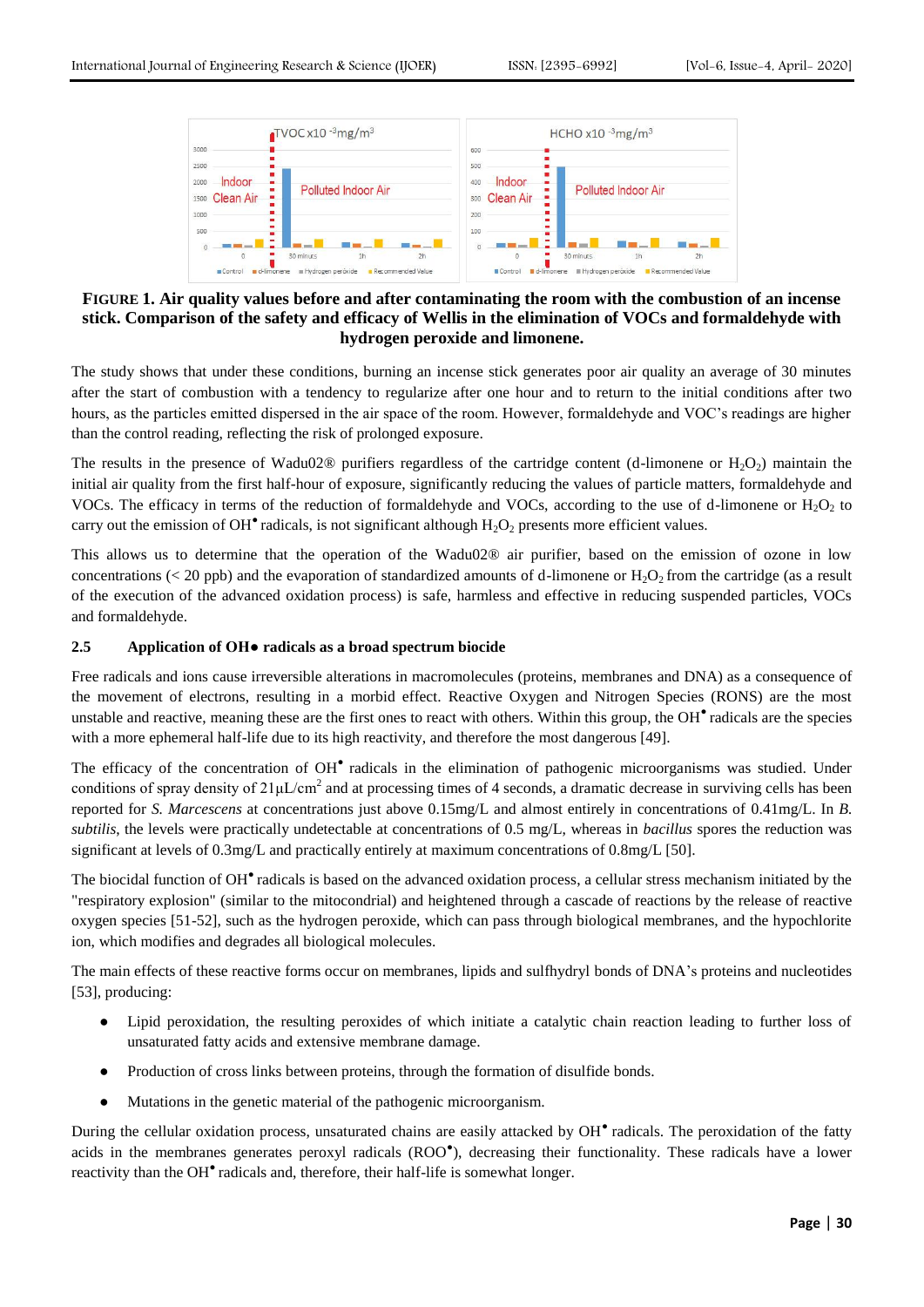The presence of cell damage caused by oxidative stress provokes an antioxidant response in the cell: they try to pass electrons from one species to another until radicals are inactive and stability is restored. On the other hand, these interactions can generate cascades spreading the damage [54].

#### **2.5.1 Lipid oxidation.**

Biological membranes are made up of unsaturated fatty acid chains and are easily oxidized. OH<sup>•</sup> radicals attack the double bonds of these structures and leave an unpaired electron in the chain that will bind to an oxygen molecule to re-stabilize, giving rise to a peroxyl radical. The presence of peroxide radicals modifies the membrane's functionality irreversibly, since it changes its spatial distribution causing instability [55]



## **FIGURE 2: ●OH radicals attack the bonds of these structures and generate a chain with an unpaired electron, which will react with an oxygen molecule (O2) to re-stabilize. As a product peroxyl radicals appear in the membrane, which act as positive feedback further increasing damage.**

#### **2.5.2 Protein oxidation: direct (produced by RONS) or indirect (produced by lipid peroxidation)**

Free radicals cause changes in the molecular structure of amino acids by modifying their charge, which can end up breaking the polypeptide chain, fragmenting the protein.

Peroxyl radicals give rise to substances with aldehyde groups, highly reactive species that establish covalent bridges between amino acids producing intra and interprotein cross-linking. Finally, proteins lose conformation and form aggregates, leading to the decrease or inhibition of the correct functioning of the protein



**FIGURE 3. The OH● radicals form irreversible covalent bridges between two tyrosines. The product (dityrosine) is not recognized by the kinases of the signaling pathways, meaning the information that the tyrosine had to transmit is lost. In addition, this structure is not degradable and therefore non-functional proteins with intra and intermolecular bridges accumulate.**

## **2.5.3 Morphological changes of microorganisms.**

The study by Bai et al. 2012 [50] verified the morphological changes of *B. subtilis* and *Bacillus* spores with treatment with OH● radicals under microscopic observation in *B. Subtilis, S. Marcescens* and *Bacillus* spores.

It was clearly observed that *B. subtilis* in the form of intact cane and evenly distributed cytoplasm after treatment with OH<sup></sub></sup> radicals, greatly lost the integrity of the membrane. In the other hand, the *Bacillus* spore cells feature a tough, multi-layered outer coating that makes it impossible to quickly kill *Bacillus* spores with conventional chemical disinfectants such as chlorine, alkali and alkali-alcohol-amine. However, after treatment with OH● radicals, the *bacillu*s spores also ruptured and the round-shaped cells disappeared. Consequently, *Bacillus* spores require a higher concentration of OH● radicals scavenging, spray density - dispersion and time. Concentration, dispersion spray density and processing time are the three important parameters for the destructive effect of OH● radicals on microorganisms.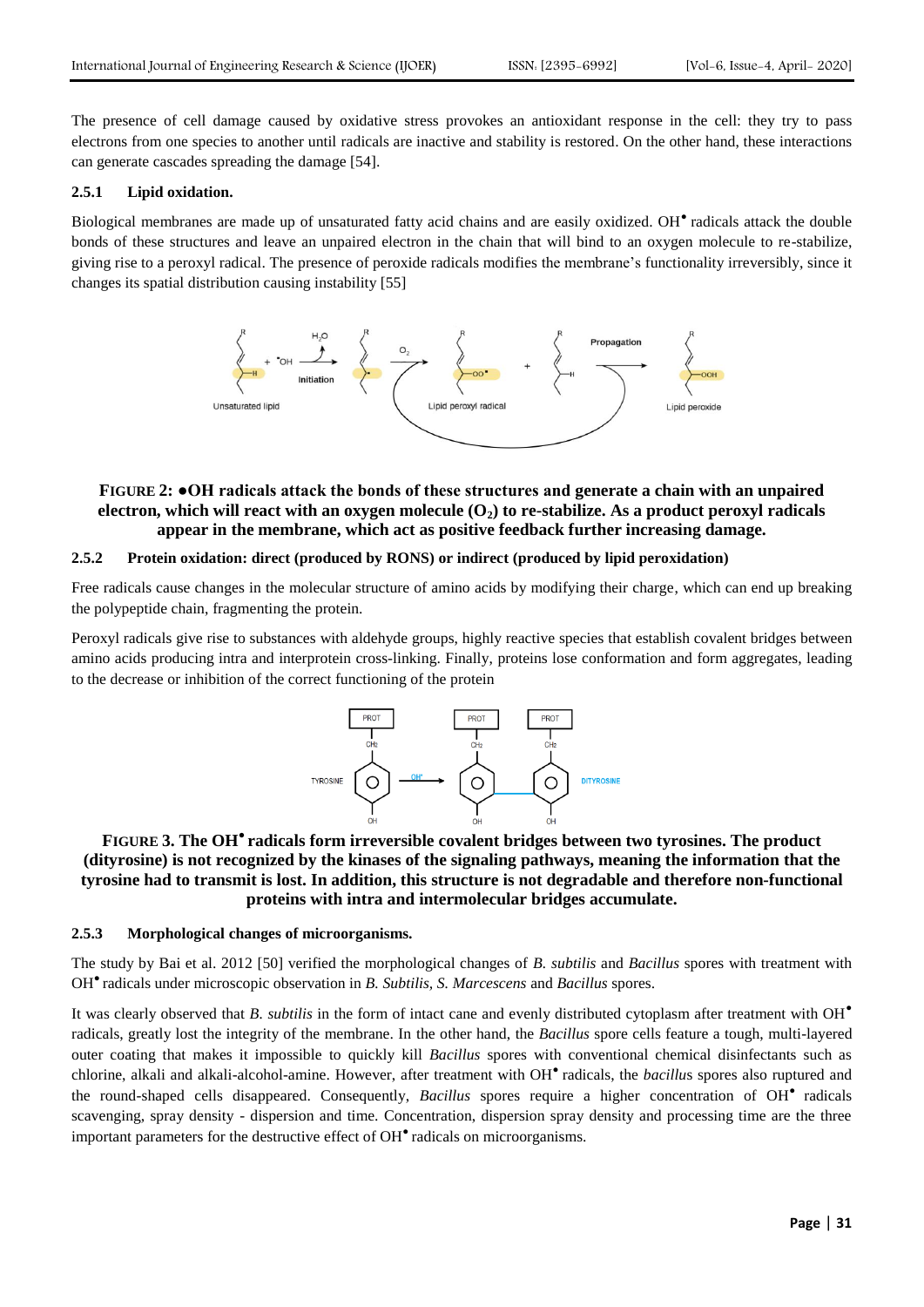The demonstration that the effect of OH<sup>•</sup> radicals on a microorganism will be with greater biocidal efficacy according to its more superficial structure (collected in previous studies) determines the need to recognize the morphological characteristics of pathogenic microorganisms from their outer layer to the interior of the specific cell [56,57].

Some microorganisms have been able to reverse this oxidative process through superoxide dismutase (SOD), a family of three metalloenzymes (FeSOD, MnSOD and CuZnSOD) with a high capacity to interact with oxidants, neutralizing them and reducing oxidative damage.

MnSOD is synthesized by *Escherichia coli* [58] after exposure to oxygen and is induced by the presence of superoxide radicals. Both SOD and catalase activity have been detected in the cytosol of microbial cells and in the periplasmic space (located between the plasma membrane and the cell wall) of the bacteria. Likewise, a protective role has been demonstrated against ROS generated in the catalase respiratory burst in *Staphylococcus aureus.* [59-61]



**Naked virus** (Unenveloped) **Enveloped virus** 

## **FIGURE 4: Cellular envelopes according to the type and morphology of viruses and bacteria. Adapted from Pearson education, Inc ©2015 & laboratoryinfo.com**

In recent years, different laboratories, external certifiers and university research centers have developed various studies to check the biocidal efficacy of the Wadu02®, in the presence of pathogenic microorganisms in different spaces.

The results are reflected in Table 1, in which we can show that in the case of gram + and gram - bacteria the reduction reaches an average of 99.9% in the first hour of exposure to the advanced oxidation process, in both air and surfaces.

In the case of viruses, the results are observed depending on the conditions of relative humidity and the morphology of the virus. The efficacy results of Wadu02® in non-enveloped viruses indicate that in humid conditions the efficacy is less than in dry environments, averages of 99% are reached; while in enveloped viruses humidity favors the advanced oxidation process and virus elimination than in dry environments.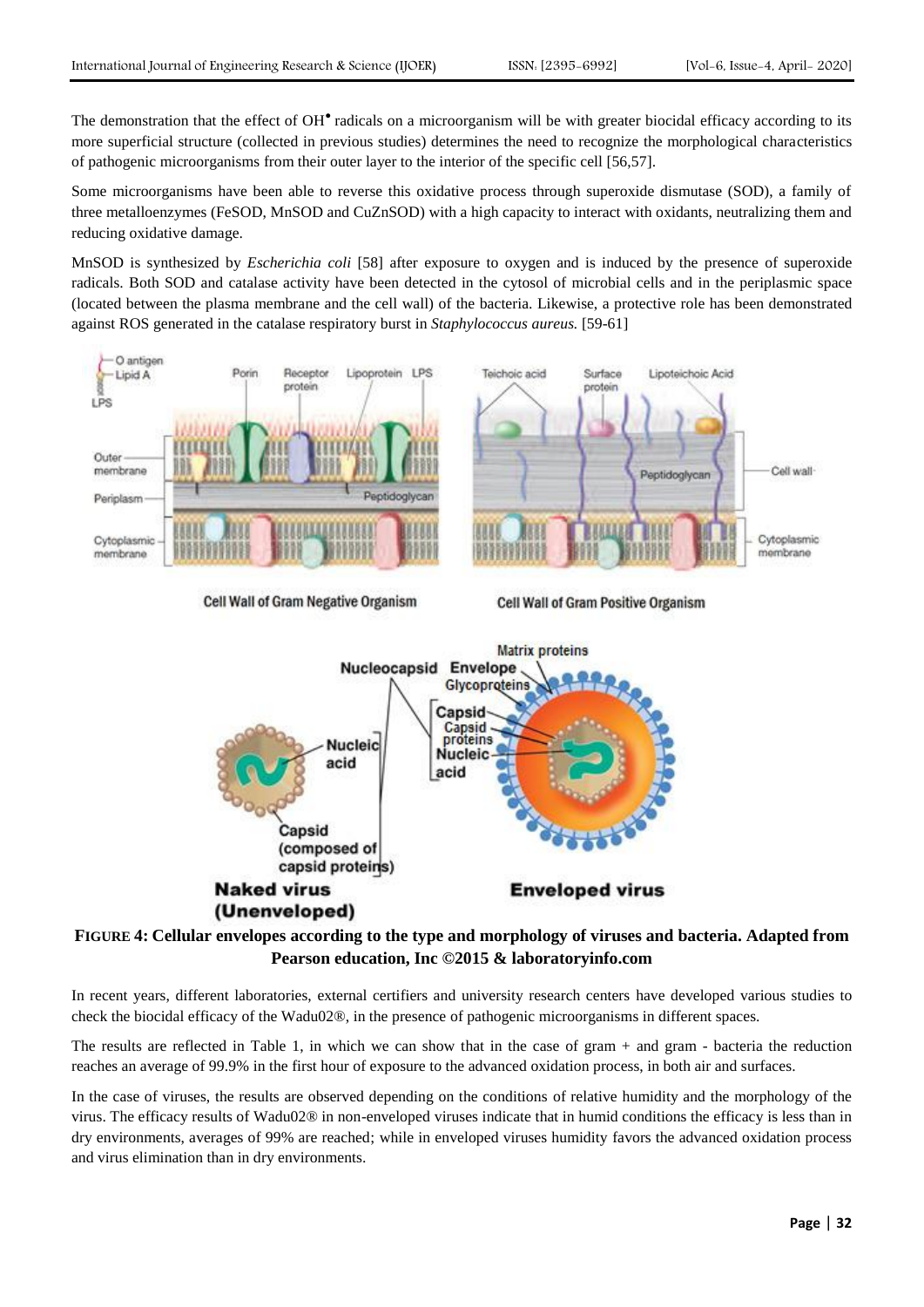## **2.5.4 Report on stability and disinfection of 2019-nCoV**

The 2019-nCoV is a new strain of coronavirus that was first detected in Wuhan City (China) in December 2019. The number of infected patients grown rapidly in recent weeks, becoming a serious public health concern. The transmission of the virus occurs mainly via respiratory droplets produced by an infected person that can land in the mouth or nose of people nearby or possibly be inhaled into the lungs. Coronaviruses are a large family of viruses common in many different species of animals, including camels, cattle, cats and bats. Rarely, animal coronaviruses can infect people, and spread among us such as with MERS, SARS and now with 2019-nCoV [62].

The new coronavirus has been classified as a *Betacoronavirus*, like MERS and SARS, both of which have their origins in bats. Coronaviruses are in the subfamily *Coronavirinae* in the family *Coronaviridae*, in the order *Nidovirales*. They are divided in 4 subgenders *Alphacoronavirus*, *Betacoronavirus*, *Deltacoronavirus* and *Gammacoronavirus*[63].



## **FIGURE 5:** *Nidovirus* **phylogeny. The Nidoviral order consists of three families:** *Coronavirinae, Roniviridae and Arteriviridae* **from International Committee on Taxonomy of Viruses, 2012 ©.**

Based on the genetic material, these viruses are included in group IV of the Baltimore classification, as the viral particle contains only a single positive-sense stranded RNA. Therefore, the genetic material itself acts as an RNA messenger since they both are positive-sense. When translated, the RNA polymerase and the different structural proteins that form the capsid are synthesized [64].

Coronavirus' diameter is around 60-200 nm. They present a nucleocapsid with helical symmetry and a lipid sheath, that derives from the membrane of the previously infected host cell and contains glycoproteins and surface antigens. From the lipid sheath the characteristic projections of this genus arise forming a solar corona around it that is visible under a microscope and gives the family its name. Despite what might be expected, having an envelope implies that the virus is sensitive to different factors and external agents such as heat, lipid solvents, non-ionic detergents, formaldehyde, oxidizing agents and UV irradiation [63].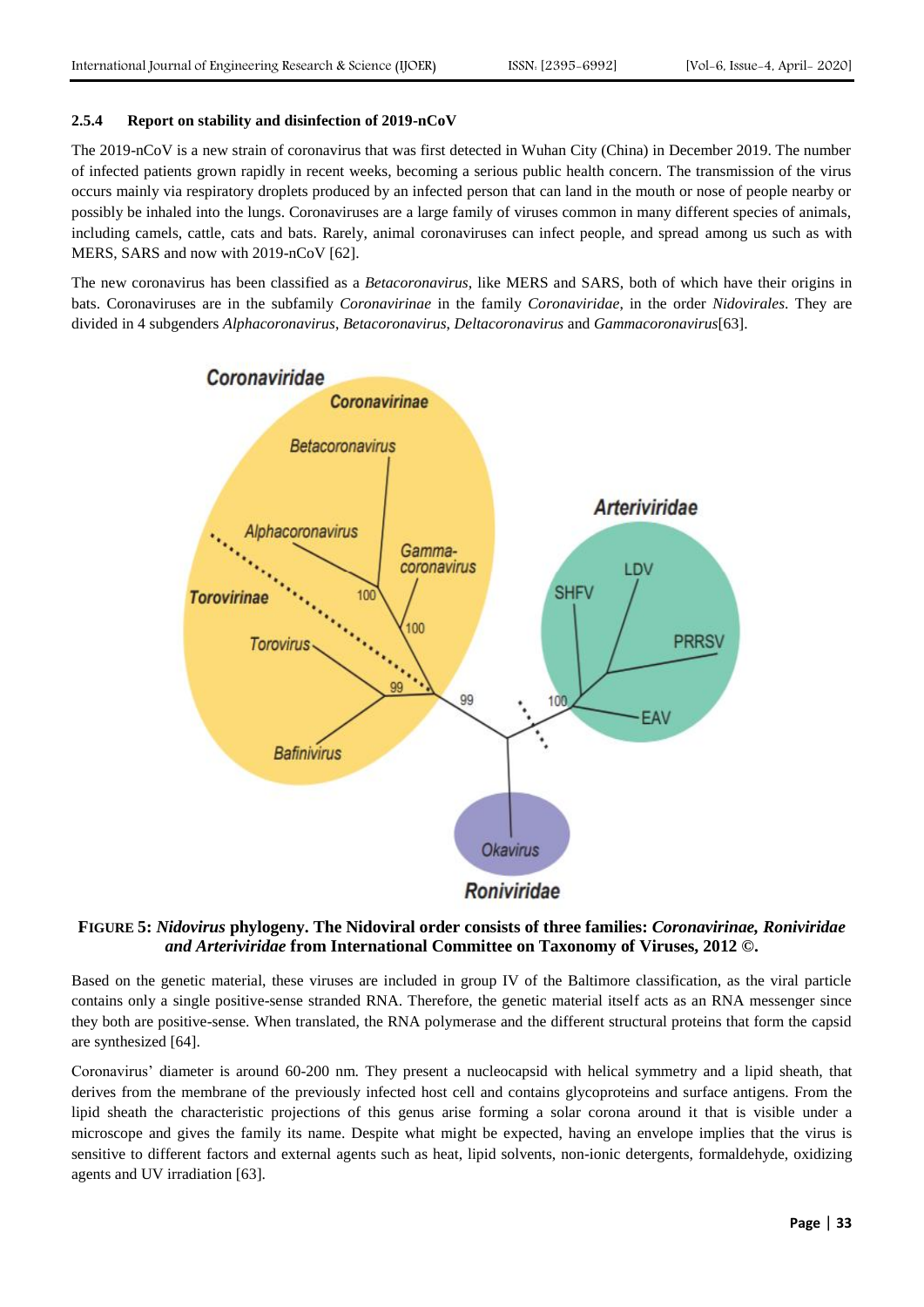

**FIGURE 6: Structural proteins of** *coronavirus* **(from ViralZone©)**

As can be seen in Figure 6, the coronavirus capsid consists of the following structural proteins:

The Spike glycoprotein (S) protrudes from the outer envelope of the virus forming the "corona" visible under a microscope. Its function is to stick to the proteins found on the cell's surface and infect them. In some cases, the S protein causes the infected cell to fuse with other adjacent cells, thus favoring the spread of the virus. The Envelope protein (E) is responsible for the formation of new viral particles and their release from the infected cell, being necessary for virus diffusion. The Membrane protein (M) is attached to the inner part of the virus membrane and causes this membrane to bend, determining the spherical shape of the virions. M also interacts with the nucleocapsid formed by the RNA of the virus and the N protein. And finally, the Nucleocapsid protein (N) is phosphorylated and binds to the viral genome during assembly.

They are viruses distributed worldwide due to their genetic diversity, their short incubation periods and the high mutation rate they present. The combination of these factors allows the pathogen to infect not just animals but also humans.

It is well known that ozone, at concentrations above 100ppm and high humidity rates, is an effective disinfection treatment especially for RNA-viruses with or without envelope [65-67]. However, high ozone concentrations may be harmful to coexist in habitable urban environments. Reactive oxygen species (ROS) including OH $^{\bullet}$  radicals, hydrogen peroxide (H<sub>2</sub>O<sub>2</sub>) and ozone  $(O_3)$  have been reported to enhance disinfection efficiencies of several microorganisms [68,69].

## **III. RESULTS**

According to the results obtained with Wadu02® in viruses with similar structures to Covid-19 (RSV), we can expect that the efficacy of the device will have an expected elimination result of an average of 99 to 92% depending on the relative humidity conditions.

## **IV. CONCLUSIONS**

The results show that the use of  $OH^{\bullet}$  radicals in the advanced oxidation process produced by the Wadu02 $\circledR$  purifier is a new, safe and effective method to quickly eliminate pathogenic microorganisms in large air spaces and surfaces.

The application of OH<sup>•</sup> radicals in different studies has shown that their use in advanced oxidation processes, standardized as a safety measure carried out by Wadu02®, is safe, innocuous and effective in the control of pathogenic microorganisms and the elimination of suspended particles, formaldehyde and VOCs.

The evidence on the efficacy of OH<sup>•</sup> radicals as a biocide shows that their use is endorsed for being a strong oxidant, capable of eliminating microorganisms in low concentrations (0.8 mg/L) equivalent to 10 thousandths of the dose of conventional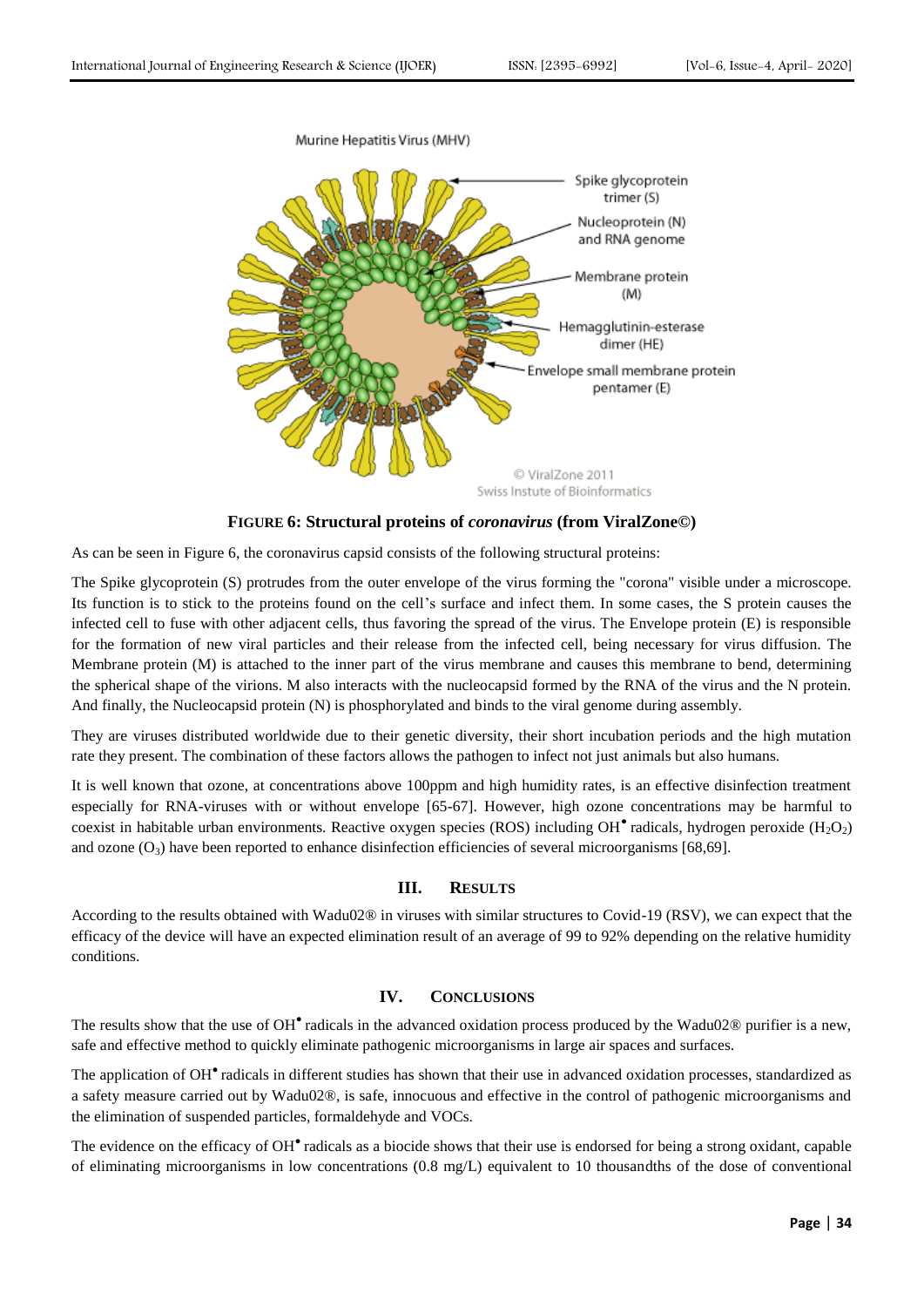chemical disinfectants. Its spray density - dispersion is  $22ml/cm^2$  representing one thousandth of other disinfectants, its constant high reaction rate  $10^9$ L/mol • sec in the processing of OH $^{\bullet}$  radicals is shorter than 4 seconds, which is one thousandth of chemical disinfectants. Finally, the damage that has been observed to pathogens under a microscope is irreversible.

Basing our homeostatic state on the correct functioning of our internal antioxidant system and the experimental demonstration of the use of OH● radicals effectively in the disinfection of air and surfaces, we can issue a safety statement on the use of Wadu02® technology to achieve safe, effective and harmless advanced oxidation processes in humans in the purification and decontamination processes of air and surfaces.

| <b>Pathogen</b>                                                | <b>Means of dispersion</b> | <b>Exposure</b>  | effectiveness % | <b>Documented testing</b>   |
|----------------------------------------------------------------|----------------------------|------------------|-----------------|-----------------------------|
| <b>Bacillus</b> subtilis<br>$(Gram +)$                         | Surface                    | 1 <sub>h</sub>   | 99,4            | Bacillus, Esch, Staph - KNU |
|                                                                | Air                        | 20 min           | 99,6            | Bacillus, Esch, Staph - KNU |
| Staphylococcus aureus<br>$(Gram +)$                            | Surface                    | 1 <sub>h</sub>   | 52,3            | Bacillus, Esch, Staph - KNU |
|                                                                | Surface                    | 4 h              | 99,9            | Esch, Pseudo, Staphy- KCL   |
|                                                                | Air                        | 1 <sub>h</sub>   | 99,9            | Bacillus, Esch, Staph - KNU |
| Resistant Staphylococcus aureus (MRSA)<br>$(Resistant Gram +)$ | Surface                    | 4 h              | 99,9            | Salm, Kleb, MRSA - KCL      |
|                                                                | Air                        | 4 h              | 99,9            | MRSA - KCL                  |
| Pseudomonas aeruginosa<br>$(Gram -)$                           | Surface                    | 4 h              | 99,9            | Esch, Pseudo, Staphy- KCL   |
| Enterobacter species: Salmonella<br>$(Gram -)$                 | Surface                    | 4 h              | 99,9            | Salm, Kleb, MRSA - KCL      |
| Enterobacter species: Klebsiella<br>$(Gram -)$                 | Surface                    | 4 h              | 99,9            | Salm, Kleb, MRSA - KCL      |
|                                                                | Air                        | 4 h              | 99,9            | Klebsiella - KCL            |
| Enterobacter species:<br>Escherichia coli<br>$(Gram -)$        | Surface                    | 1 <sub>h</sub>   | 99,9            | Bacillus, Esch, Staph - KNU |
|                                                                | Surface                    | 4 h              | 99,9            | Esch, Pseudo, Staphy- KCL   |
|                                                                | Air                        | $20 \text{ min}$ | 99,9            | Bacillus, Esch, Staph - KNU |
| Influenza virus<br>(Enveloped)                                 | Wet                        | 30 min           | 86              | Influenza A - UB            |
|                                                                | Dry                        | $30 \text{ min}$ | 38              | Influenza A - UB            |
| VRS -Respiratory Syncytial Virus<br>(Enveloped)                | Wet                        | 2 <sub>h</sub>   | 99              | VRS - UB                    |
|                                                                | Dry                        | 2 <sub>h</sub>   | 92              | VRS - UB                    |
| Rotavirus<br>(Naked)                                           | Wet                        | 2 <sub>h</sub>   | 37              | RoV - UB                    |
|                                                                | Dry                        | 2 <sub>h</sub>   | 99              | RoV - UB                    |

**TABLE 1 WADU02© BIOCIDE EFFICACY TEST RESULT WITH LIMONENE**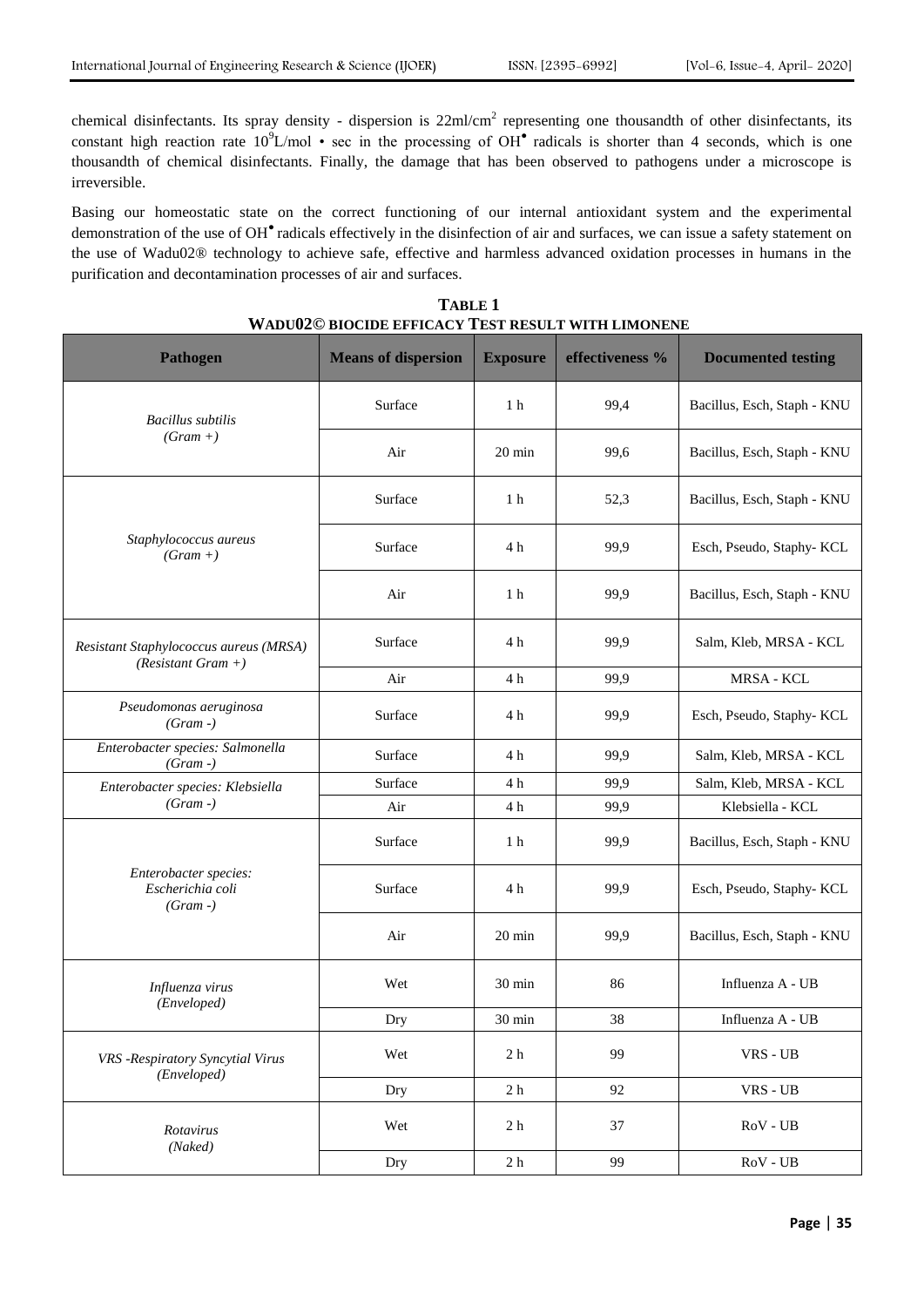#### **REFERENCES**

- [1] De la Rosa, MC; Mosso, MA; Ullán, C. (2002) El aire: hábitat y medio de transmisión de microorganismos. Observ. Medioambiental; 5:375 -402.
- [2] Smith RD. (2006) Responding to global infectious disease outbreaks:lessons from SARS on the role of risk perception, communication and management. SocSci Med;63(12):3113-23.
- [3] Writing Committee of the WHO Consultation on Clinical Aspects of Pandemic (H1N1) 2009 Influenza, Bautista E, Chotpitayasunondh T, Gao Z, Harper SA, Shaw M, Uyeki TM, Zaki SR, Hayden FG, Hui DS, Kettner JD, Kumar A, Lim M, Shindo N, Penn C, Nicholson KG. (2010) Clinical aspects of pandemic 2009 influenza A (H1N1) virus infection. N Engl J Med; 362(18):1708-19. Review. Erratum in: N Engl J Med. 2010 May 27;362(21):2039.
- [4] Chan PK, Chan MC. (2013) Tracing the SARS-coronavirus. J Thorac Dis;5(Suppl.2): S118-21.
- [5] Huang C, Wang Y, Li X, Ren L, Zhao J, Hu Y, Zhang L, Fan G, Xu J, Gu X, Cheng Z, Yu T, Xia J, Wei Y, Wu W, Xie X, Yin W, Li H, Liu M, Xiao Y, Gao H, Guo L, Xie J, Wang G, Jiang R, Gao Z, Jin Q, Wang J, Cao B. (2020) Clinical features of patients infected with 2019 novel coronavirus in Wuhan, China. Lancet;395(10223):497-506.
- [6] Isaksen, I.S.A.; Dalsoren, SB. (2011)Getting a better estimate of an atmospheric radical. Science 331: 31-9.
- [7] Mindong Bai, Zhitao Zhang, Yiping Tian &Mindi Bai (2012) Rapidly eliminating pathogenic microorganisms in large air space using spraying OH<sup>®</sup> radicals, Journal of the Air & Waste Management Association, 62:4, 393-7.
- [8] Raber, E., Jin, A., Noonan, K., McGuire, R. and Kirvel, R.D. (2001) Decontaminationissues for chemical and biological warfare agents: How clean is clean enough? Int. J. Environ. Health Res., 11: 128–148.
- Raber, E. and McGuire, R. (2002) Oxidative decontamination of chemical and biological warfare agents using L-Gel. J. Hazard. Mater., 93: 339–352.
- [10] Roberto, A. and Vincenzo, C. (1999) Advanced oxidation processes (AOP) for water purification and recovery. Catal. Today, 53: 51–9.
- [11] Glaze, W.H., Kang, J.W. and Chapin, D.H. (1987) The chemistry of water treatment processes involving ozone, hydrogen peroxide and ultraviolet radiation. Ozone Sci. Eng., 9: 335–6.
- [12] Elías, A; Rogero, S; Fernández, I; Montes, J; Luengas, T; Gurtubay, L. (2012) Contribución de los COV's a la contaminación del aire interior, Communication XVI International Congress of Project Engineering. Valencia, Spain.
- [13] Shreya, S., Boris, D. and Vishal, S. (2007) Development of a new approach for microbial decontamination of water using modified Fenton's reaction. Environ. Pollut., 148: 674–8.
- [14] Veressinina, G.Y. and Trapido, M. (2008) Degradation of salicylic acid by Fenton and modified Fenton treatment. Chem. Eng. J., 143: 1–9.
- [15] Maurizio, A. and Vincenzo, A. (2005) Oxidation of oxalate ion in aqueous suspensions of TiO<sub>2</sub> by photocatalysis and ozonation. Catal. Today, 107–108: 612–8.
- [16] Naoyuki, K. and Yukako, M. (2005) Advanced oxidation effect of ozonation combined with electrolysis. Water Res., 39: 4661–72.
- [17] Nick, S. and Satoshi, H. (2010) Microwaves in advanced oxidation processes for environmental applications. J. Photochem. Photobiol. C Photochem. Rev., 11: 114–31.
- [18] Bai, M.D., Bai, X.Y., Zhang, Z.T., Bai, M.D. and Yang, B. (2005) Treatment of red tide in Ocean using non-thermal plasma based advanced oxidation technology. Plasma Chem. Plasma Process., 25: 539–50.
- [19] Bai, X.Y., Zhang, Z.T., Bai, M.D. and Yang, B. (2005) Killing of invasive species of ship's ballast water in 20t/h system using hydroxyl radicals. Plasma Chem. Plasma Process., 25: 41–54.
- [20] Gargori,C; Galindo,R; Llusar,M; Tena,MA; Monrós,G; Badenes,JA.(2009) Photocatalytic degradation of Orange II by titania addition to sol-gel glasses. Sci and Tech; 50:314-20
- [21] WHO (2000) Guías de la calidad del aire de la OMS relativas al material particular, el ozono, el dióxido de nitrógeno y el dióxido de azufre. (2005) [\(http://www.euro.who.int/Document/E87950\)](http://www.euro.who.int/Document/E87950)
- [22] Intertek (2018) Ozone emissions testing of household electrostatic air cleaners report number:103502990CRT-001, GFT-OP-10o.
- [23] Real Decreto [374/2001,](https://risctox.istas.net/abreenlace.asp?idenlace=1475) de 6 de abril sobre la protección de la salud y seguridad de los trabajadores contra los riesgos relacionados con los agentes químicos durante el trabajo. (BOE núm. 104 de 1 de mayo de 2001.)
- [24] Ley [31/1995,](https://risctox.istas.net/abreenlace.asp?idenlace=1474) de 8 de noviembre, de Prevención de Riesgos Laborales.
- [25] Castellanos, FE. (2007). Biotransformación de limonero y aceites esenciales de naranja y mandarina empleando aspergillus niger. Chemical Master degree thesis. Universidad Industrial de Santander.
- [26] Bakkali F, Averbeck S, Averbeck D, Waomar M. (2008) Biological effects of essential oils A review. Food ChemToxicol. 46:446- 75.
- [27] Nøjgaard JK, Bilde M, Stenby C, Nielsen OJ, Wolkoff P. (2006) The effect of nitrogen dioxide on particle formation during ozonolysis of two abundant monoterpenes indoors. AtmosEnviron; 40:1030-42.
- [28] Weschler CJ. (2006) Ozone's impact on public health: Contributions from indoor exposures to ozone and products of ozone-initiated chemistry. Environ Health Perspect; 114:1489-96.
- [29] Wells JR, Forester CD. (2009) Yields of carbonyl products from gas-phase reactions of fragrance compounds with OH radical and ozone. Environ SciTechnol; 43:3561-8.
- [30] Sabersky RH, Sinema DA, ShairFH. (1973) Concentrations, decay rates, and removal of ozone and their relation to establishing clean indoor air. Environ SciTechnol; 7:347-53.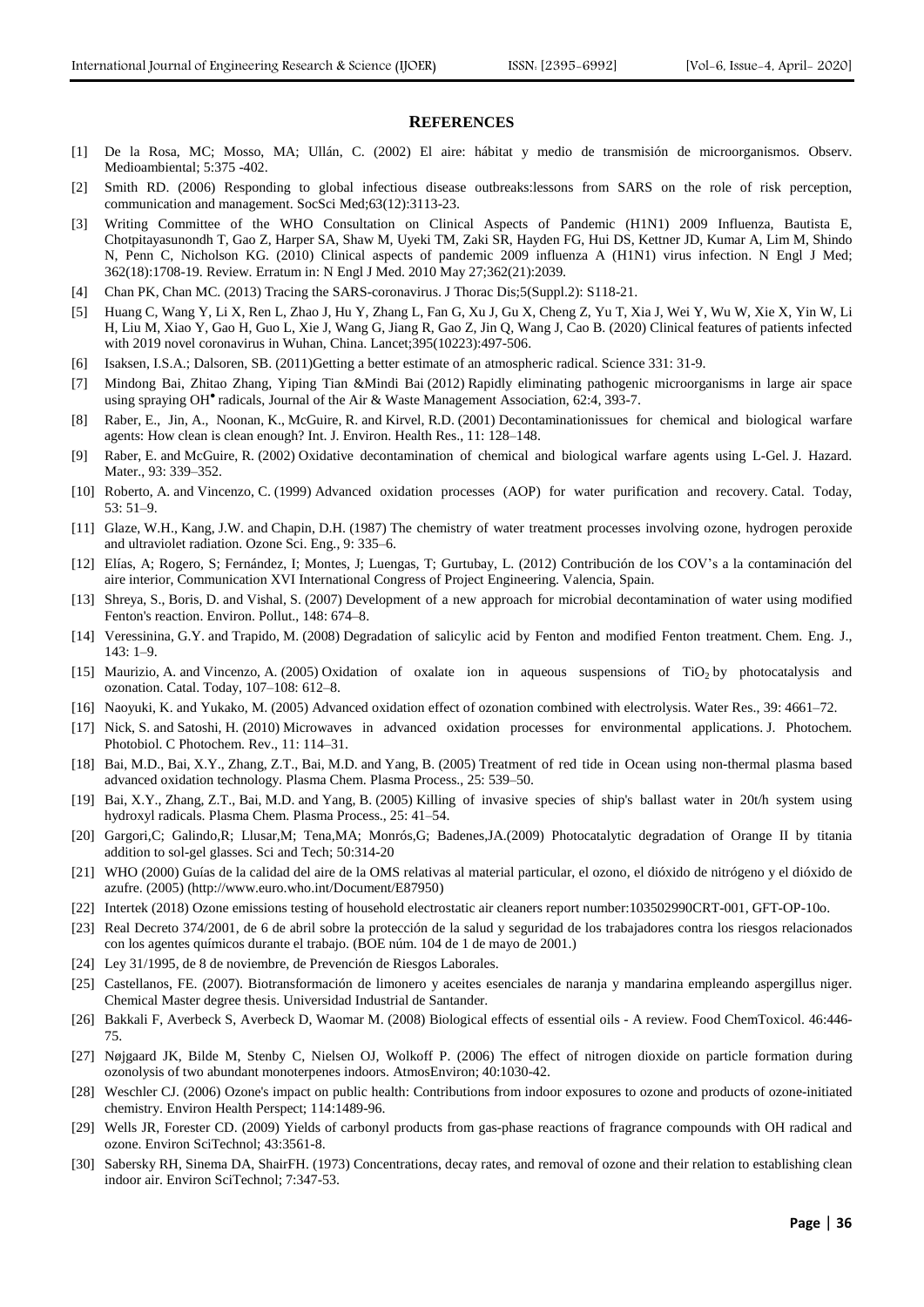- [31] Weschler CJ. (2000) Ozone in Indoor Environments: Concentration and Chemistry. Indoor Air;10:269-88.
- [32] Grosjean D, Williams EL, Grosjean E, Andino JM, Seinfeld JH. Atmospheric oxidation 1 of biogenic hydrocarbons: reaction of ozone with beta-pinene, D-limonene and trans caryophyllene.(1993) Environ Sci Technol;27:2754-8.
- [33] Shu Y, Kwok ESC, Tuazon EC, Atkinson R, Arey J. (1997) Products of the gas-phase reactions of linalool with OH radicals, NO3 radicals, and O3. Environmental science &technology; 31:896-904.
- [34] Fan Z, Lioy P, Weschler C, Fiedler N, Kipen H, Zhang J. (2003) Ozone-initiated reactions with mixtures of volatile organic compounds under simulated indoor conditions. Environ SciTechnol; 37:1811-21.
- [35] Tamás G, Weschler CJ, Toftum J, Fanger PO. (2006) Influence of ozone-limonene reactions on perceived air quality. Indoor Air; 16:168-78.
- [36] Lamorena RB, Lee W. (2008) Influence of ozone concentration and temperature on ultra-fine particle and gaseous volatile organic compound formations generated during the ozone-initiated reactions with emitted terpenes from a car air freshener. J Hazard Mater; 158:471-7.
- [37] Huang YT, Chen CC, Chen YK, Chiang CM, Lee CY. (2012) Environmental test chamber elucidation of ozone-initiated secondary pollutant emissions from painted wooden panels in buildings. Build Environ; 50:135-40.
- [38] Wainman T, Zhang J, Weschler CJ, Lioy PJ. (2000) Ozone and limonene in indoor air: a source of submicron particle exposure. Environ Health Perspect; 108:1139-45.
- [39] Lamorena RB, Jung SG, Bae GN, Lee W. (2007) The formation of ultra-fine particles during ozone-initiated oxidations with terpenes emitted from natural paint. J Hazard Mater; 141:245-51.
- [40] Sarwar G, Corsi R. (2007) The effects of ozone/limonene reactions on indoor secondary organic aerosols. AtmosEnviron; 41:959-73.
- [41] Chemical agent directive 98/24/EC and Framework Directive 89/391/EEC
- [42] Weschler CJ, Shields HC. (1996) Production of the hydroxyl radical in Indoor Air. Environ SciTechno; 30:3250-8.
- [43] Weschler CJ, Shields HC. (1997) Measurements of the hydroxyl radical in a manipulated but realistic indoor environment. Environ SciTechnol; 31:3719-22.
- [44] Sarwar G, Corsi R, Kimura Y, Allen D, Weschler CJ. (2002) Hydroxyl radicals in indoor environments. AtmosEnviron; 36:3973-88.
- [45] Weschler CJ. (2004) Chemical reactions among indoor pollutants: what we've learned in the new millenium; 14:184-94.
- [46] Huang, H. L., Tsai, T. J., Hsu, N. Y., Lee, C. C., Wu, P. C., & Su, H. J. (2012). Effects of essential oils on the formation of formaldehyde and secondary organic aerosols in an aromatherapy environment. Building and Environment, 57, 120-125.
- [47] Korea Conformity Laboratories (2017). SPS-KACA002-132:2016 / Wadu02-A-03.
- [48] Universitat Politécnica de Catalunya CRESCA-UPC. Salmeron D, AM; PicónT, J; García R, J. (2019) Test of remove effect particle matters, VOC's and formaldehyde by means of hydrogen peroxide and d-limonene.
- [49] Riley PA. (1994) Free radicals in biology: oxidative stress and the effects ofionizing radiation. Int J Radiat Biol;65(1):27-33.
- [50] Bai M, Zhang Z, Tian Y, Bai M. (2012) Rapidly eliminating pathogenic microorganisms in large air space using spraying \*OH radicals. J Air Waste ManagAssoc; 62(4):393-7.
- [51] Shapoval GS, Gromovaia VF. (2003) Mechanism of antioxidant protection of anorganismfrom oxidative stress. UkrBiokhim Zh;75(2):5-13.
- [52] Adair TM. (1996) Is peroxide a hazard? J Am Dent Assoc;127(4):422.
- [53] Huttunen J. (1994) Free radicals and antioxidants. Advantages of antioxidants inclinical medicine, truth or fiction? Duodecim;110(17):1606-8.
- [54] Ede S, Hafner L, Dunlop P, Byrne J, Will G. (2012) Photocatalytic disinfection of bacterial pollutants using suspended and immobilized TiO2 powders. Photochem Photobiol;88(3):728-35.
- [55] Estrela C, Sydney GB, Bammann LL, FelippeJúniorO. (1995) Mechanism of action of calcium and hydroxyl ions of calcium hydroxide on tissue and bacteria. BrazDent J.;6(2):85-90.
- [56] O'Brien D, Stevens N, Fitzgerald-Hughes D, Humphreys H. Effect of a novel air disinfection system on airborne micro-organisms in a hospital outpatient clinic (2012) JHosp Infect;80(1):98-9.
- [57] Wong V, Staniforth K, Boswell TC. (2011) Environmental contamination and airborne microbial counts: a role for hydroxyl radical disinfection units? J Hosp Infect;78(3):194-9.
- [58] Hao J, Qiu S, Li H, Chen T, Liu H, Li L. (012) Roles of hydroxyl radicals in electrolyzed oxidizing water (EOW) for the inactivation of Escherichia coli. Int J Food Microbiol;155(3):99-104.
- [59] Zhang Q, Ma R, Tian Y, Su B, Wang K, Yu S, Zhang J, Fang J. (2016) Sterilization Efficiency of a Novel Electrochemical Disinfectant against Staphylococcus aureus. Environ Sci Technol;50(6):3184-92.
- [60] O'Brien D, Stevens N, Fitzgerald-Hughes D, Humphreys H. Effect of a novel air disinfection system on airborne microorganisms in a hospital outpatient clinic. J Hosp Infect. 2012 Jan;80(1):98-9.
- [61] Wong V, Staniforth K, Boswell TC. (2011) Environmental contamination and airborne microbial counts: a role for hydroxyl radical disinfection units? J Hosp Infect;78(3):194-9.
- [62] Novel coronavirus 2019 situation summary, Wuhan, China, CDC (date unknown)
- [63] Lefkowitz, E. J., Dempsey, D. M., Hendrickson, R. C., Orton, R. J., Siddell, S. G., & Smith, D. B. (2018). Virus taxonomy: the database of the International Committee on Taxonomy of Viruses (ICTV). Nucleic acids research, 46(D1), D708–D717.
- [64] Fehr AR, Perlman S. (2015) Coronaviruses: an overview of their replication and pathogenesis. Methods MolBiol; 1282:1-23.
- [65] WHO guidelines on hand hygiene in health care:first global patient safety challenge clean care is safer care